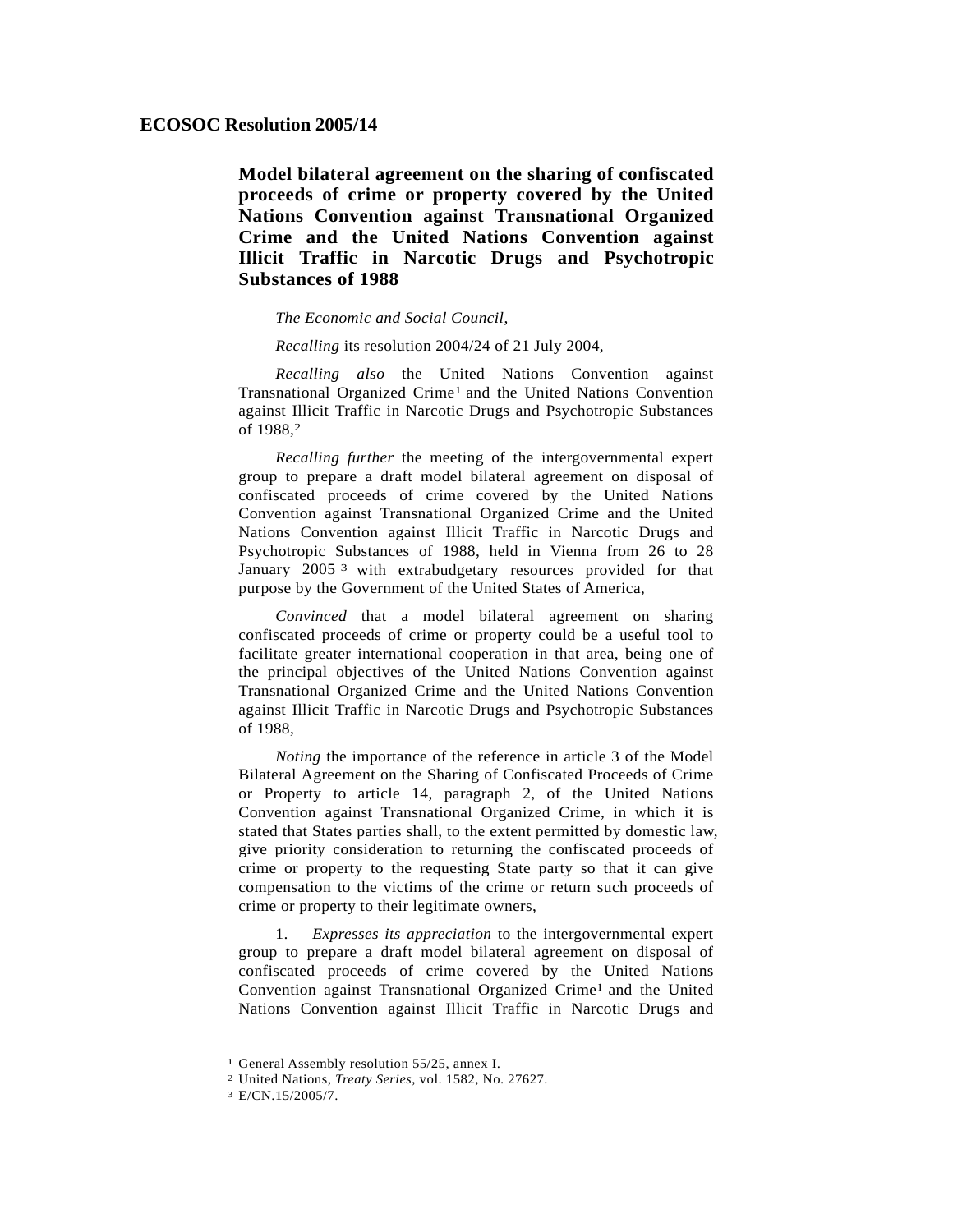Psychotropic Substances of 19882 for having prepared the draft model bilateral agreement on the sharing of confiscated proceeds of crime or property;

 2. *Adopts* the Model Bilateral Agreement on the Sharing of Confiscated Proceeds of Crime or Property, annexed to the present resolution, as a useful model that could be of assistance to States interested in negotiating and concluding bilateral agreements to facilitate the sharing of proceeds of crime;

 3. *Stresses* that the Model Bilateral Agreement will not prejudice the principles set forth in the United Nations Convention against Corruption<sup>4</sup> or the development, at a later stage, of any appropriate mechanism to facilitate the implementation of that Convention;

 4. *Invites* Member States, in concluding agreements with other States in the area of sharing proceeds of crime pursuant to article 14 of the United Nations Convention against Transnational Organized Crime and article 5 of the United Nations Convention against Illicit Traffic in Narcotic Drugs and Psychotropic Substances of 1988 or in revising, where necessary or useful, existing bilateral agreements in that area, to take into account the Model Bilateral Agreement;

 5. *Requests* the Secretary-General to bring to the attention of Member States the present resolution, together with the Model Bilateral Agreement;

 6. *Encourages* Member States to inform the Secretary-General voluntarily of efforts undertaken in the area of sharing confiscated proceeds of crime or property, in particular the establishment of agreements in that area;

 7. *Requests* the United Nations Office on Drugs and Crime to convey to the Commission on Crime Prevention and Criminal Justice information regarding efforts undertaken by Member States in the area of sharing confiscated proceeds of crime or property;

Also requests the United Nations Office on Drugs and Crime to provide to Member States, at their request, technical assistance and advice, within available extrabudgetary resources, not excluding the use of existing resources from the regular budget of the United Nations Office on Drugs and Crime,<sup>5</sup> to give effect to the arrangements to be made pursuant to agreements to be negotiated on the basis of the Model Bilateral Agreement.

> *36th plenary meeting 22 July 2005*

 $\overline{a}$ 

<sup>4</sup> General Assembly resolution 58/4, annex.

<sup>5</sup> This new language does not provide a basis for an increase in the regular budget or requests for supplemental increases.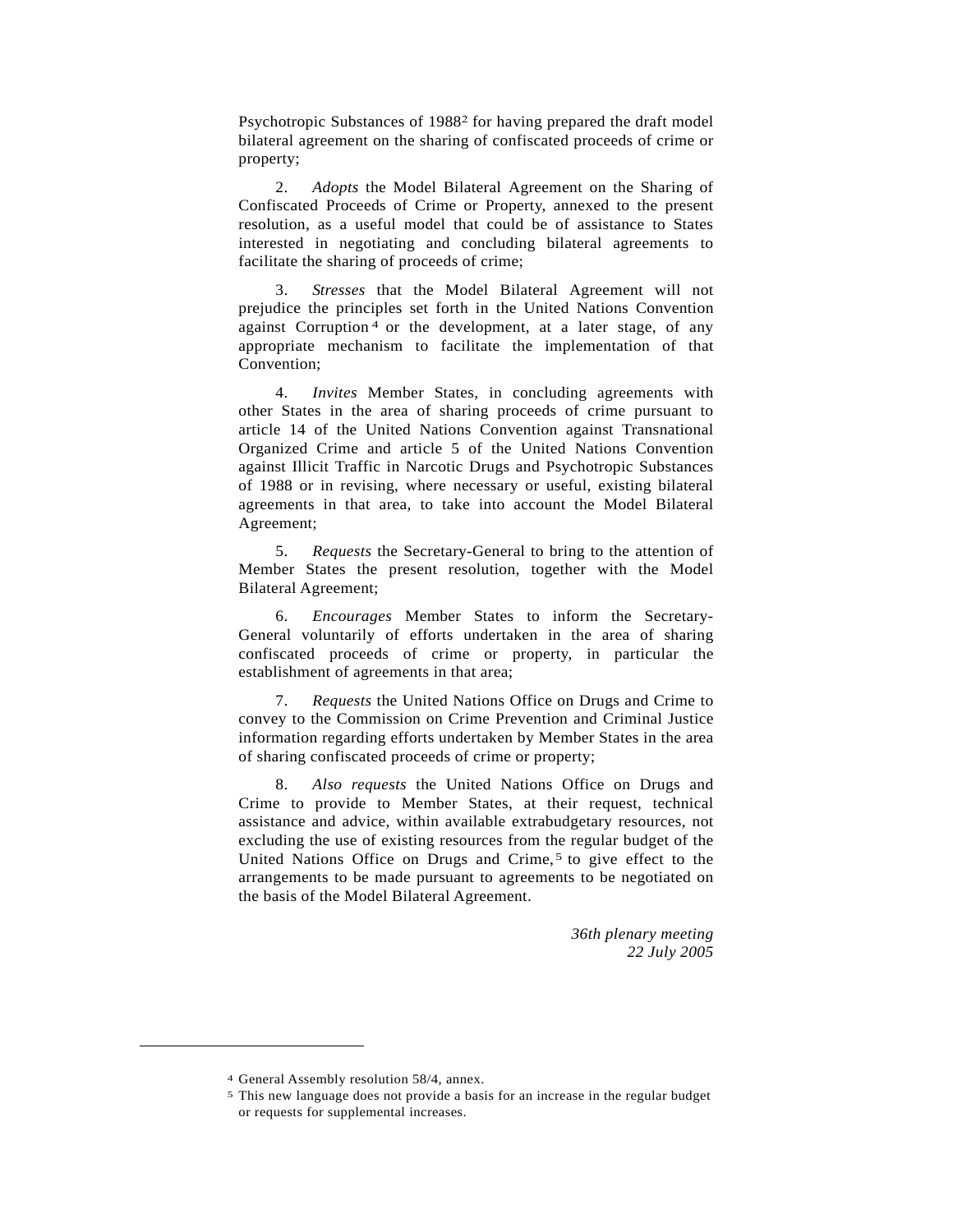#### **Annex**

\_*\_\_\_\_\_\_\_\_\_\_\_\_\_\_*

# **Model Bilateral Agreement on the Sharing of Confiscated Proceeds of Crime or Property**6

 *Agreement between the Government of*

*and the Government of \_\_\_\_\_\_\_\_\_\_\_\_\_\_\_ regarding the sharing of confiscated proceeds of crime or property* 

*The Government of* \_\_\_\_\_\_\_\_\_\_\_\_\_\_\_ *and the Government of*  \_\_\_\_\_\_\_\_\_\_\_\_\_\_\_ (*hereinafter referred to as "the Parties"*),

*Recalling* the United Nations Convention against Transnational Organized Crime,<sup>7</sup> in particular its article 12, paragraph 1, and articles 13 and 14,

*Recalling also* the United Nations Convention against Illicit Traffic in Narcotic Drugs and Psychotropic Substances of 1988,<sup>8</sup> in particular article 5, paragraphs 1, 4 and 5,

*Recognizing* that this Agreement should not prejudice the principles set forth in the United Nations Convention against Corruption<sup>9</sup> or the development, at a later stage, of any appropriate mechanism to facilitate the implementation of that Convention,

 *Reaffirming* that nothing in the provisions of this Agreement should prejudice in any way the provisions and the principles on international cooperation set forth in the United Nations Convention against Illicit Traffic in Narcotic Drugs and Psychotropic Substances of 1988 and the United Nations Convention against Transnational Organized Crime, and that this Agreement is intended to enhance the effectiveness of international cooperation envisioned in those Conventions,

*Considering* [*reference to a treaty on mutual legal assistance if one exists between the Parties*],

*Desiring* to create an appropriate framework for sharing confiscated proceeds of crime or property,

*Have agreed as follows*:

## **Article 1 Definitions**

For the purposes of this Agreement:

 <sup>6</sup> The present model agreement may be useful for the implementation of other relevant instruments developed in multilateral forums to which the parties to the agreement may also be parties, such as the International Convention for the Suppression of the Financing of Terrorism (General Assembly resolution 54/109, annex) and the 40 recommendations of the Financial Action Task Force against Money Laundering.

<sup>7</sup> General Assembly resolution 55/25, annex I.

<sup>8</sup> United Nations, *Treaty Series*, vol. 1582, No. 27627. 9 General Assembly resolution 58/4, annex.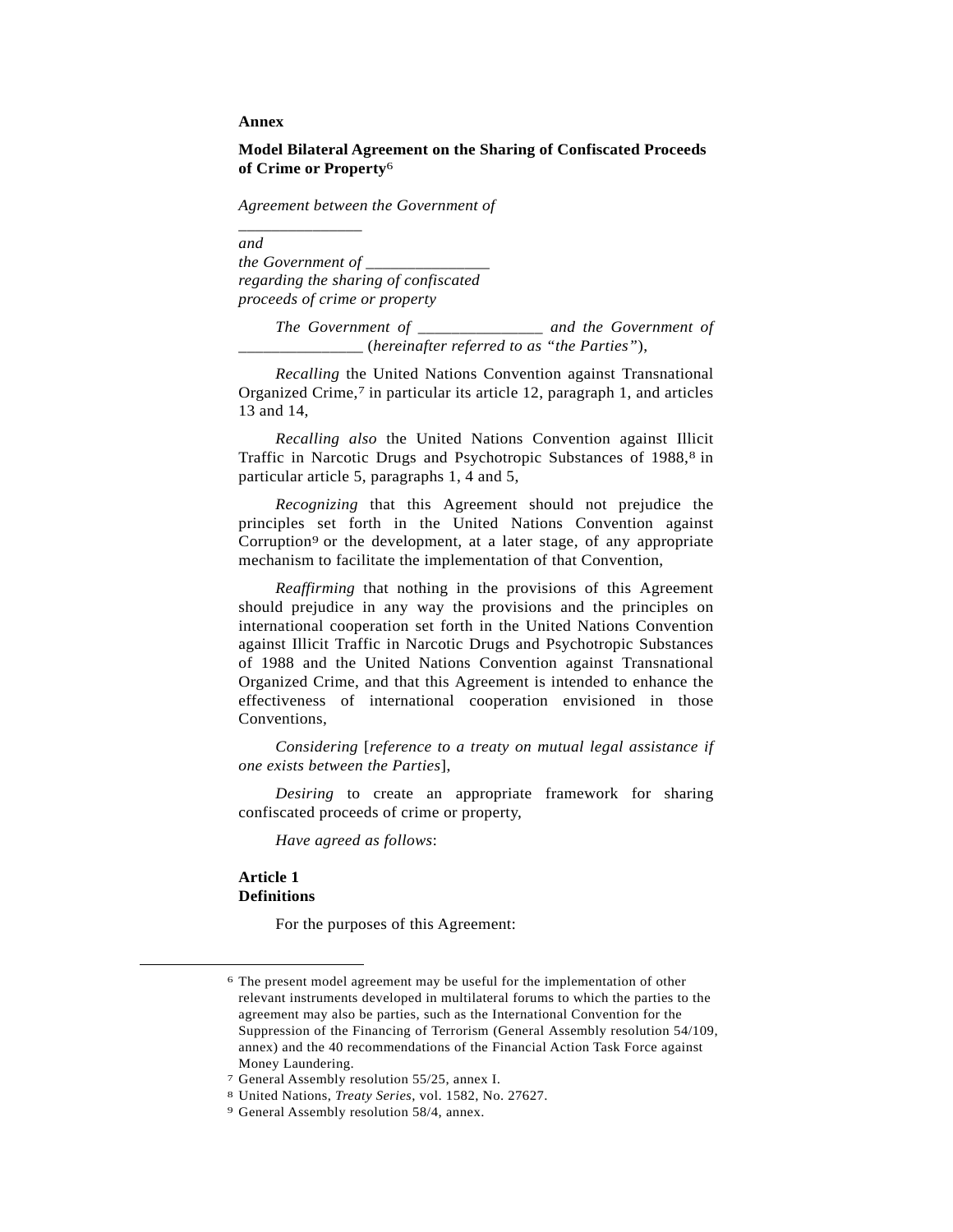(a) The terms "proceeds of crime", "confiscation" and "property" shall be understood as defined in article 2 of the United Nations Convention against Transnational Organized Crime and article 1 of the United Nations Convention against Illicit Traffic in Narcotic Drugs and Psychotropic Substances of 1988;

 (b) "Cooperation" shall mean any assistance described in articles 13, 16, 18-20, 26 and 27 of the United Nations Convention against Transnational Organized Crime or article 5, paragraph 4, and articles 6, 7, 9-11 and 17 of the United Nations Convention against Illicit Traffic in Narcotic Drugs and Psychotropic Substances of 1988, as well as cooperation between entities foreseen in article 7 of the United Nations Convention against Transnational Organized Crime, which has been given by one Party and which has contributed to, or facilitated, confiscation of proceeds of crime or property.

## **Article 2 Scope of application**

 This Agreement is intended solely for the purposes of mutual assistance between the Parties.

## **Article 3**

## **Circumstances in which confiscated proceeds of crime or property [may] [shall] be shared**

 Where a Party is in possession of confiscated proceeds of crime or property and has cooperated with, or received cooperation from, the other Party, it [may] [shall] share such proceeds of crime or property with the other Party, in accordance with this Agreement, without prejudice to the principles enumerated in article 14, paragraphs 1, 2 and 3 (a), of the United Nations Convention against Transnational Organized Crime and article 5, paragraph 5 (b) (i), of the United Nations Convention against Illicit Traffic in Narcotic Drugs and Psychotropic Substances of 1988.10

#### **Article 4**

#### **Requests for sharing confiscated proceeds of crime or property**

 1. A request for sharing confiscated proceeds of crime or property shall be made within a time limit to be agreed between the Parties, shall set out the circumstances of the cooperation to which it relates and shall include sufficient details to identify the case, the confiscated proceeds of crime or property and the agency or agencies involved or such other information as may be agreed between the Parties.

#### Option 1

 [2. On receipt of a request for sharing confiscated proceeds of crime or property made in accordance with the provisions of this article, the Party where confiscated proceeds of crime or property are located shall consider, in consultation with the other Party, whether to

 <sup>10</sup> It may be necessary to insert a specific provision in the agreement regarding the return of works of art or archeological objects that have been purchased or exported illegally from their country of origin.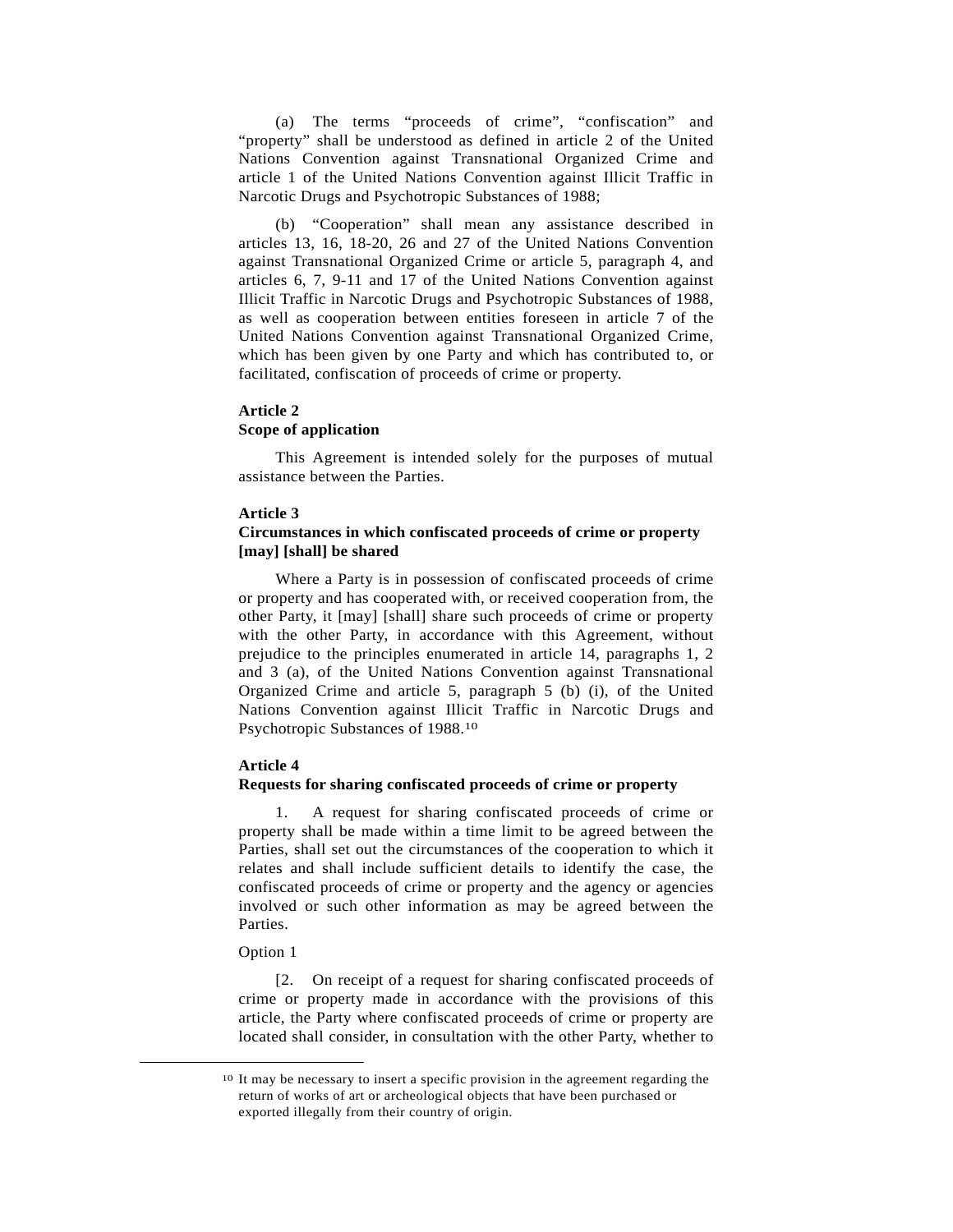share such proceeds of crime or property, as set out in article 3 of this Agreement.]

Option 2

 [2. On receipt of a request for sharing confiscated proceeds of crime or property made in accordance with the provisions of this article, the Party where confiscated proceeds of crime or property are located shall share with the other Party such proceeds of crime or property, as set out in article 3 of this Agreement.]

## **Article 5 Sharing of confiscated proceeds of crime or property**

#### Option 1

 [1. Where a Party proposes to share confiscated proceeds of crime or property with the other Party, it shall:

 (a) Determine, at its discretion and in accordance with its domestic law and policies, the proportion of the confiscated proceeds of crime or property to be shared, which, in its view, corresponds to the extent of the cooperation afforded by the other Party; and

 (b) Transfer a sum equivalent to that proportion set forth in subparagraph (a) above to the other Party in accordance with article 6 of this Agreement.

 2. In determining the amount to transfer, the Party holding the confiscated proceeds of crime or property may include any interest and appreciation that has accrued on the confiscated proceeds of crime or property and may deduct reasonable expenses incurred in investigations, prosecution or judicial proceedings leading to the confiscation of the proceeds of crime or property.]

## Option 2

 [1. In sharing confiscated proceeds of crime or property in accordance with this Agreement:

 (a) The proportion of the confiscated proceeds of crime or property to be shared shall be determined by the Parties on a *quantum meruit* basis or on any other reasonable basis agreed upon by the Parties;

 (b) The Party holding the confiscated proceeds of crime or property shall transfer a sum equivalent to that proportion set forth in subparagraph (a) above to the other Party in accordance with article 6 of this Agreement.

 2. In determining the amount to transfer, the Parties shall agree on any issues related to interest and appreciation that has accrued on the confiscated proceeds of crime or property and the deduction of reasonable expenses incurred in investigations, prosecution or judicial proceedings leading to the confiscation of the proceeds of crime or property.]

 3. The Parties agree that it may not be appropriate to share where the value of the confiscated proceeds of crime or property is *de minimis*, subject to previous consultations between them.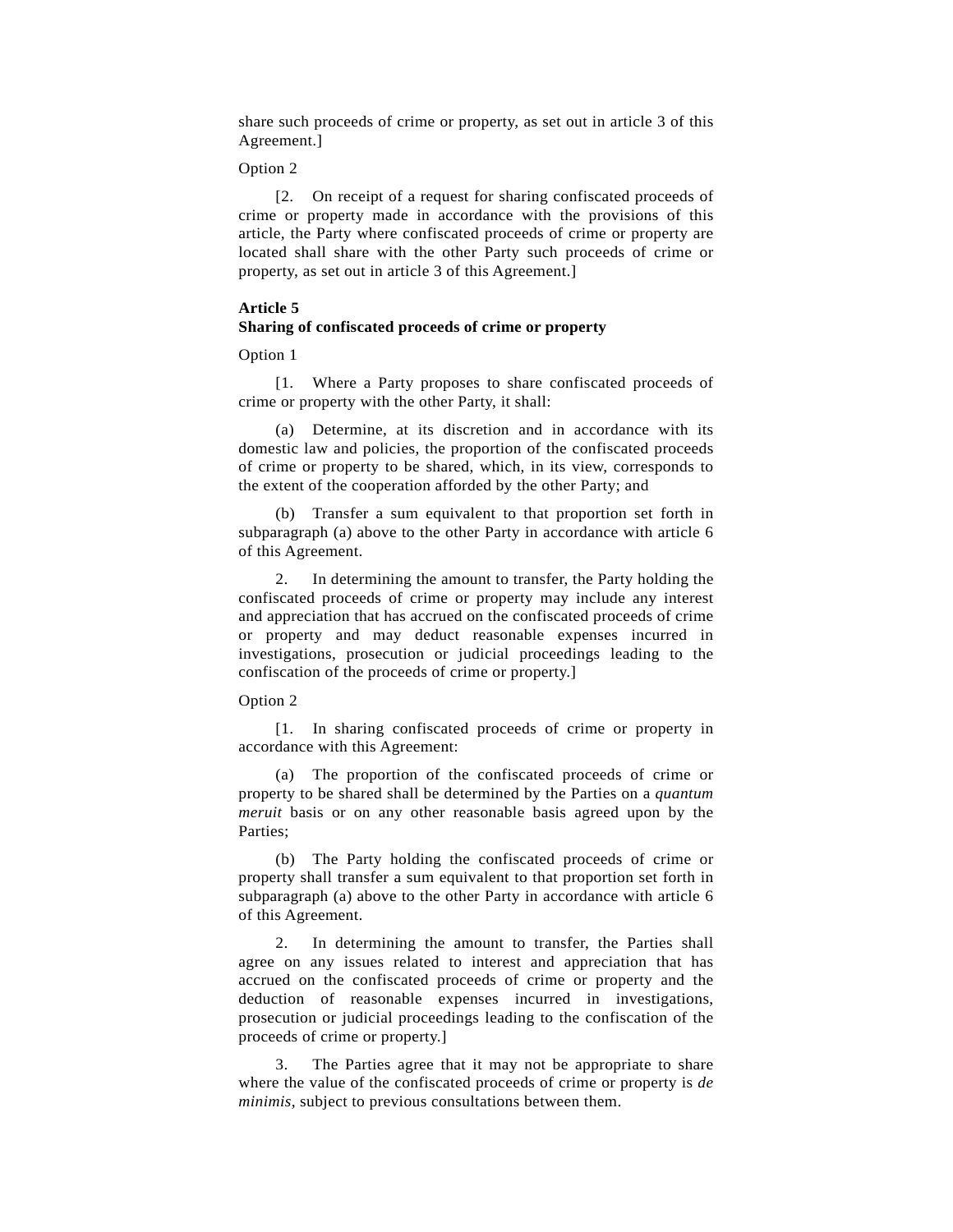## **Article 6 Payment of shared proceeds of crime or property**

 1. Unless the Parties agree otherwise, any sum transferred pursuant to article 5, paragraph 1 (b), of this Agreement shall be paid:

 (a) In the currency of the Party where the proceeds of crime or property are located; and

(b) By means of an electronic transfer of funds or by cheque.

2. Payment of any such sum shall be made:

(a) In any case in which the Government of

is receiving payment, to [*identify the pertinent office or designated account as specified in the request*];

(b) In any case in which the Government of  $\Box$ is receiving payment, to [*identify the pertinent office or designated account as specified in the request*]; or

 (c) To such other recipient or recipients as the Party receiving payment may from time to time specify by notification for the purposes of this article.

## **Article 7 Terms of transfer**

 1. In making the transfer, the Parties recognize that all right or title to and interest in the transferred proceeds of crime or property have already been adjudicated and that no further judicial proceedings are necessary to complete the confiscation. The Party transferring the proceeds of crime or property assumes no liability or responsibility for the proceeds of crime or property once they have been transferred and relinquishes all right or title to and interest in the transferred proceeds of crime or property.11

 2. Unless otherwise agreed, where a Party transfers confiscated proceeds of crime or property pursuant to article 5, paragraph 1 (b), of this Agreement, the other Party shall use the proceeds of crime or property for any lawful purpose at its discretion.

# **Article 8**

## **Channels of communication**

 All communications between the Parties pursuant to the provisions of this Agreement shall be conducted through [*the central authorities designated pursuant to article [...] of the treaty on mutual legal assistance referred to in the preamble to the agreement*] or by the following:

(a) For the Government of  $\Box$ Office of \_\_\_\_\_\_\_\_\_\_\_\_\_\_\_\_; (b) For the Government of  $\Box$  $\Box$  $\Box$  $\Box$  $\Box$  $\Box$  $\Box$ ... Office of  $\qquad \qquad ;$  or

 <sup>11</sup> Where the domestic law of a State requires it to sell confiscated proceeds of crime or property and only permits it to share funds, this provision may be unnecessary.